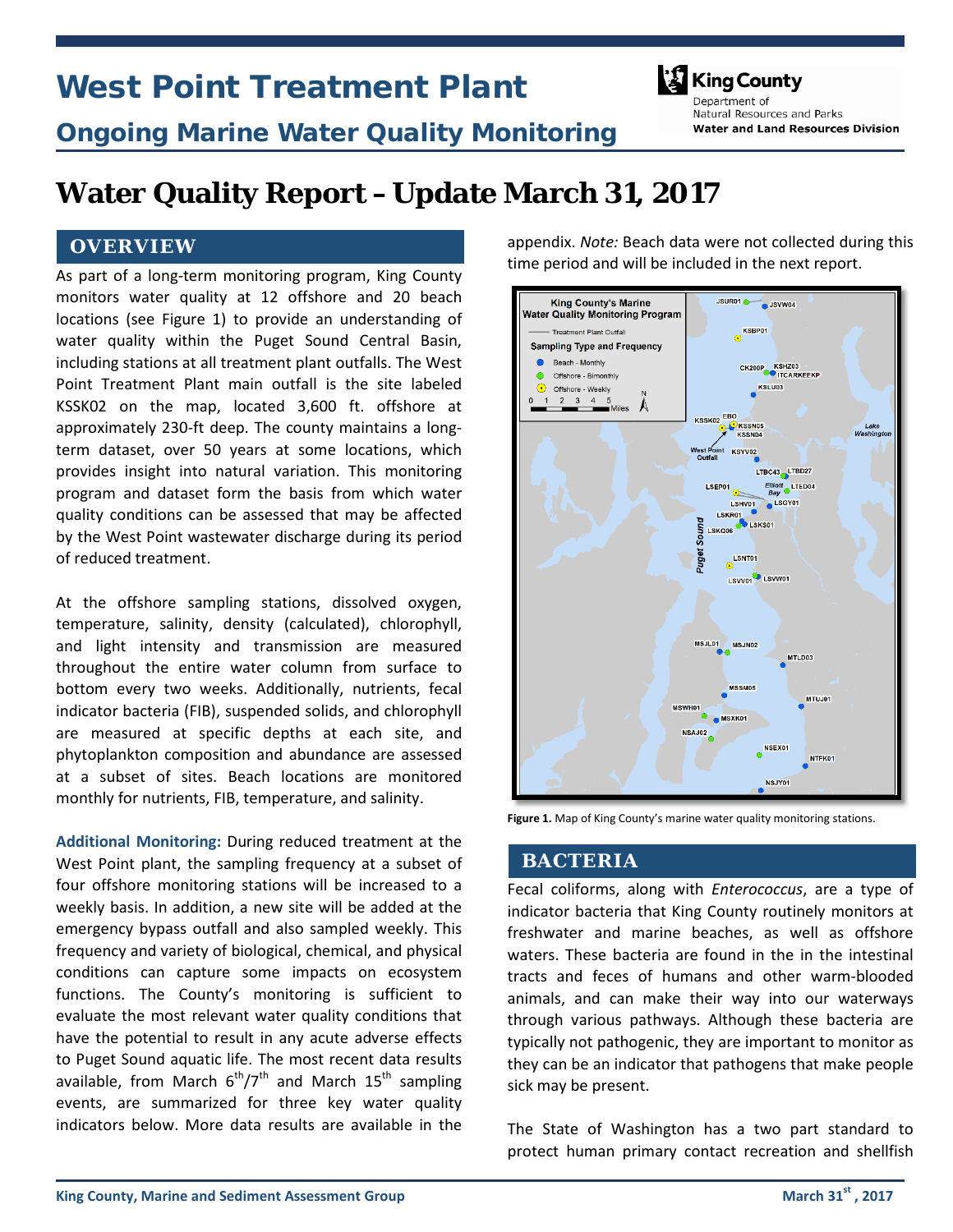consumption in marine waters. The standard includes a 14 colony forming unit/100 mL geometric mean average and a 43 CFU/100 mL peak concentration (the peak concentration is not to be exceeded in greater than 10% of samples). These standards are used for comparing data from multiple samples at a station rather than a single sample.

Comparing individual samples to the bacteria standards for reference indicates that concentrations of fecal coliforms from surface waters at all offshore stations, including KSSK02 off of West Point, were below both geometric mean and peak standards during both sampling events in early March (Figure 2). Although fecal coliforms near the West Point Outfall were elevated above seasonal norms in surface waters on March  $15^{th}$ , the concentrations remained below state water quality standards. Fecal coliform concentrations in the West Point treated discharge were periodically elevated compared to normal levels during the period prior to March  $15<sup>th</sup>$ , indicating that this may be the source of the elevated concentration at the KSSKO2 location. Subsurface bacteria concentrations were all below state water quality criteria as well. For data on subsurface and *Enterococcus* bacteria concentrations, see Appendix Table A-2.



Figure 2. Bacteria concentrations of single samples collected near surface (1 meter) at a subset of offshore stations in Central Puget Sound during the early March 2017 sampling events are illustrated with historical bacteria concentrations. Note: station KSSK02, West Point outfall, highlighted.

### **NUTRIENTS**

Nutrients, such as nitrogen compounds (ammonia and nitrate) and orthophosphate, are essential elements for aquatic plants. Silica is a micronutrient needed by some microscopic plants (phytoplankton) and other organisms for skeletal growth. However, excess nutrients can cause a sudden increase in aquatic plants that can lead to unfavorable conditions. High ammonia concentrations can be toxic to aquatic organisms, including fish.

Nutrients in offshore station waters on March  $6/7<sup>th</sup>$  and March 15th were within normal values based upon past March values. The emergency bypass station (EBO) had not routinely been sampled prior to the March sampling event; therefore, comparisons with previous data cannot be made. All ammonia values were low (Figure 3) and well below the lowest (chronic) water quality criterion, which is based upon temperature, salinity, and pH factors (anticipated to be about 1.6 mg/L for March conditions). Although low, values at the West Point outfall and emergency bypass stations were above the detection limit and higher than other sites sampled on March  $15<sup>th</sup>$ . However, these values are within historical ranges. Ammonia in the West Point treated discharge since the damage to the treatment processes has been similar to normal levels.

Nitrate, orthophosphate, and silica were also within normal ranges for all sites.



**Figure 3.** Ammonia levels in surface (1m) waters for offshore stations in Central Puget Sound during the early and mid-March 2017 sampling event are shown with historical concentrations. Note: most values in March were below detectable levels, therefore, the method detection limit value was used. Detection limits have changed from 0.01 to the current 0.005 mg/L with laboratory advancements. Note: station KSSK02, West Point outfall, highlighted.

### **DISSOLVED OXYGEN**

Dissolved oxygen is important for marine life, and can control the presence or absence of species. Aquatic plants and animals require a certain amount of oxygen dissolved in the water to live, and different species have different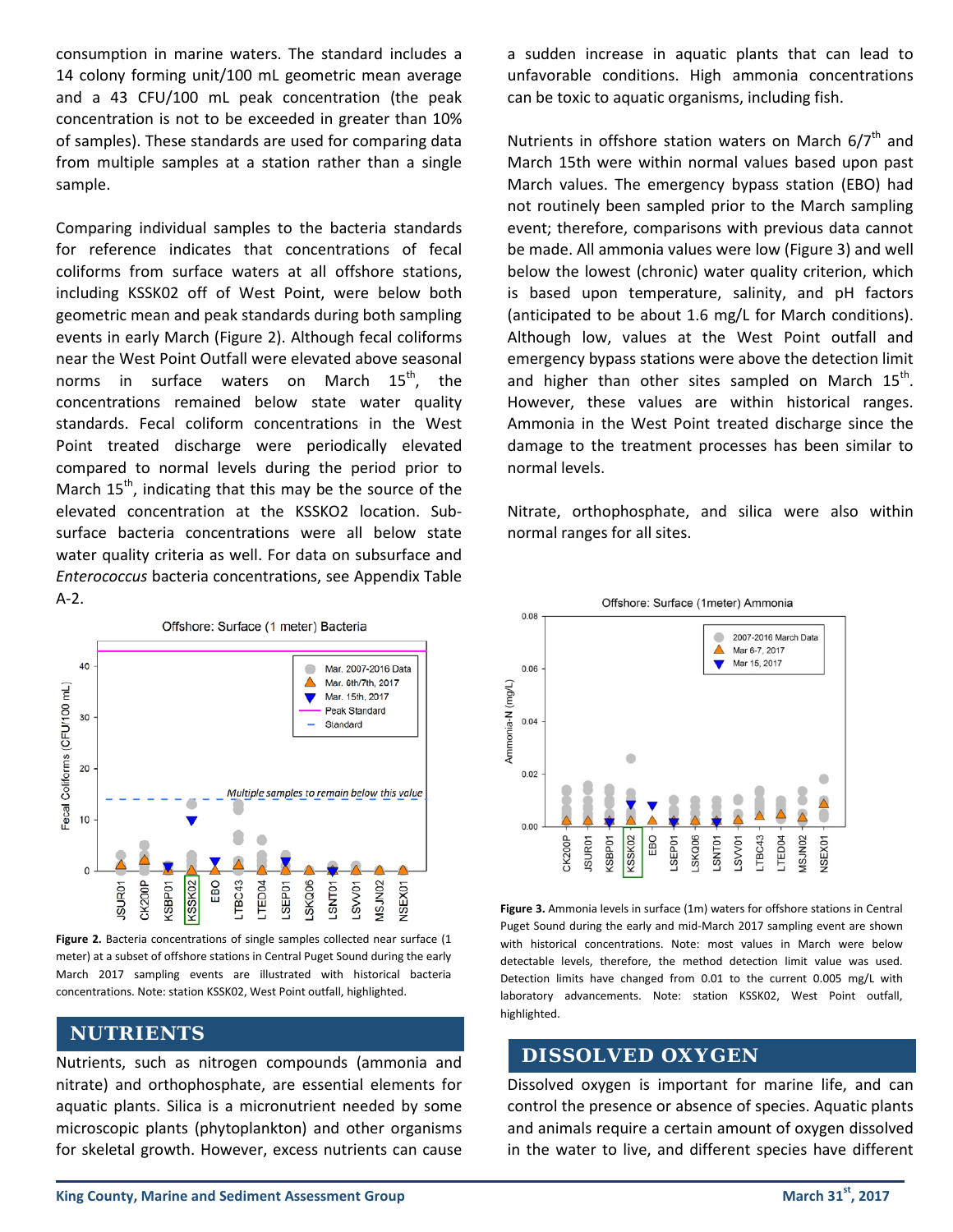tolerances. Waters with high concentrations of dissolved oxygen are considered healthy for sustaining many species.

In deep waters in particular, it can be too dark for aquatic plants to live and is separated from surface mixing with the air, so processes like decomposition by bacteria can result in low dissolved oxygen. Human inputs of organic materials and decay of aquatic plants at depth may decrease oxygen levels. In addition, deep waters from the Pacific Ocean enter Puget Sound at depth and can result in naturally occurring low dissolved oxygen levels.

The State of Washington dissolved oxygen standard to protect aquatic life depends on the designated waterbody use. For Central Puget Sound, the one-day minimum dissolved oxygen standard is 7 mg/L for waters of extraordinary quality. At the dissolved oxygen level of 5 mg/L, biological stress can be induced on marine life. If dissolved oxygen levels fall below 3 mg/L, then this can displace or potentially result in death of some marine species.

The most recent offshore sample data from March  $6<sup>th</sup>$  and  $7<sup>th</sup>$  show typical conditions for March across King County's monitoring stations in Central Puget Sound, and all sites show deep oxygen levels above the state water quality standard (Figure 4). On March  $15<sup>th</sup>$ , for the subset of stations that are sampled weekly, deep oxygen also showed typical levels.



Figure 4. In Puget Sound, the lowest dissolved oxygen levels are typically found near the seafloor, so near bottom dissolved oxygen levels are shown by sampling site on top of historical oxygen conditions for March. Note: station KSSK02, West Point outfall, highlighted in green. The EBO site, Emergency Bypass Outfall, was added recently, so no historical data are available here.

### **SUMMARY**

Water sample results collected between March  $6<sup>th</sup>$  and March  $15^{th}$ , 2017 are summarized below. Additional results are provided in the Appendix.

- Concentrations of fecal coliforms at all offshore stations were below reference water quality standards for March.
- Bacteria concentrations at most offshore stations were similar to expected values during the month of March with one exception: March 15<sup>th</sup> had elevated values at the West Point outfall station, although concentrations were still below reference water quality standards.
- Fecal coliform levels on March  $15<sup>th</sup>$  may have been affected by West Point effluent that had slightly higher levels at the time.
- Ammonia results were higher at the West Point outfall and emergency bypass stations on March 15<sup>th</sup> but still low throughout the water column.
- All nutrient results were within expected values.
- Near-bottom dissolved oxygen values were at healthy levels and all above the state water quality standard.
- Dissolved oxygen levels were high throughout the top and bottom of the water column, and reflect typical conditions for March.
- March conditions continued to be wet, and by March  $17<sup>th</sup>$ , total precipitation over the last 5 months exceeded the typical annual water-year amount, as measured by the National Weather Service at Sea-Tac airport. Run-off and increased river flows contributed to the high surface silica concentrations in March (see Appendix figures).

### **FOR MORE INFORMATION**

- **King County Marine & Sediment Assessment Group:** <http://green2.kingcounty.gov/marine>
- **Download Water Column Data:**  <http://green2.kingcounty.gov/marine/Download>
- **West Point Marine Monitoring:** [http://www.kingcounty.gov/depts/dnrp/wtd/system](http://edit.kingcounty.gov/depts/dnrp/wtd/system/west/west-point-restoration/marine-monitoring.aspx) [/west/west-point-restoration/marine](http://edit.kingcounty.gov/depts/dnrp/wtd/system/west/west-point-restoration/marine-monitoring.aspx)monitoring.aspx
- **[Wastewater Incidence Response:](http://kingcounty.gov/depts/dnrp/wtd/response/incident-response.aspx)** [http://kingcounty.go](http://kingcounty.gov/depts/dnrp/wtd/response/incident-response.aspx)v/depts/dnrp/wtd/response/inci dent-response.aspx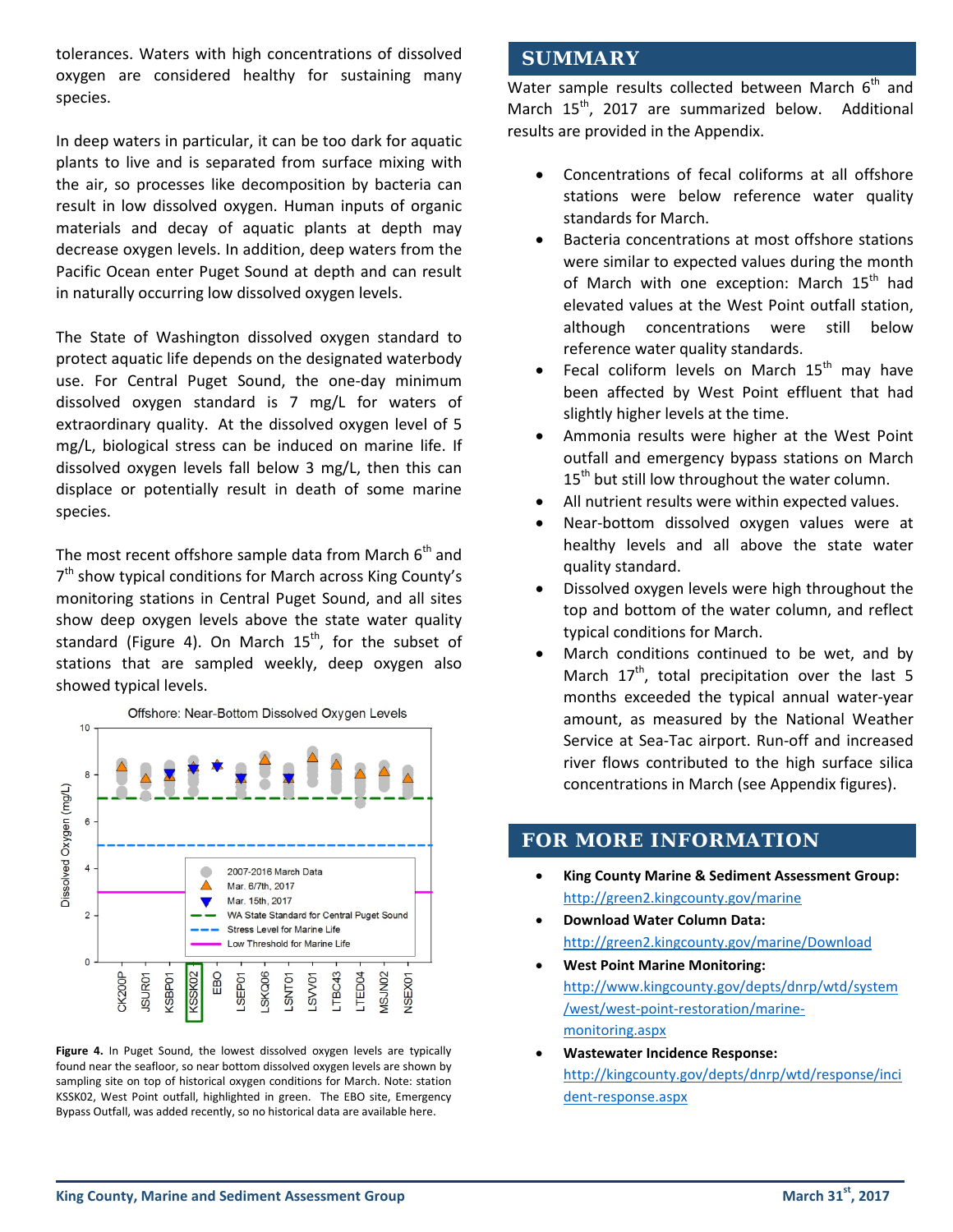# Appendix: March, Part 1, Marine Water Quality Data

The following graphs and tables display data from the March  $6^{th}/7^{th}$  and March 15<sup>th</sup> marine monitoring events. General water quality data are shown by site. For the offshore sites, parameters shown include water temperature, salinity, dissolved oxygen, relative chlorophyll fluorescence, total suspended solids, percent light transmission, nutrient concentrations, and fecal indicator bacteria. Nutrients include nitrate and nitrite, ammonia, orthophosphate, and silica. For the beach sites, parameters shown include fecal indicator bacteria, nitrate and nitrite, and ammonia. For more explanation of parameters and sampling methods, see the marine monitoring program website: <http://green2.kingcounty.gov/marine/>

Description of station locators from the map on the first page (Figure 1) are given in the table below. Data from a subset of stations from the routine monitoring program are displayed to provide context for data collected near the West Point Treatment Plant and Treatment Plant Outfall. For more details on all monitoring stations, see the [marine monitoring](http://edit.kingcounty.gov/%7E/media/depts/dnrp/wtd/system/WP/restoration-monitoring/2017-03-10-KingCo-marine-monitoring_plan.ashx?la=en)  [plan.](http://edit.kingcounty.gov/%7E/media/depts/dnrp/wtd/system/WP/restoration-monitoring/2017-03-10-KingCo-marine-monitoring_plan.ashx?la=en)

### **NOTE: Beach monitoring data were not collected during this time frame. Beach monitoring data collected the week of March 27th and will appear in the next monitoring report.**

| Table A-1. Location of sampling stations that include data in this summary report. The following data graphs and tables |
|-------------------------------------------------------------------------------------------------------------------------|
| in the Appendix are from the stations highlighted in blue.                                                              |

| Locator       | <b>Description</b>                             |  |  |  |  |  |
|---------------|------------------------------------------------|--|--|--|--|--|
| JSUR01        | <b>Brightwater Treatment Plant Outfall</b>     |  |  |  |  |  |
| KSBP01        | Point Jefferson                                |  |  |  |  |  |
| <b>CK200P</b> | Carkeek CSO Treatment Plant Outfall            |  |  |  |  |  |
| KSSK02        | <b>West Point Treatment Plant Outfall</b>      |  |  |  |  |  |
| EBO           | <b>Emergency Bypass Outfall for West Point</b> |  |  |  |  |  |
| LTBC43        | Elliott West CSO Treatment Plant Outfall       |  |  |  |  |  |
| LTED04        | <b>Central Elliott Bay</b>                     |  |  |  |  |  |
| LTXQ01        | Henderson/MLK CSO Treatment Plant Outfall      |  |  |  |  |  |
| LSEP01        | South Treatment Plant Outfall                  |  |  |  |  |  |
| LSKQ06        | Alki CSO Treatment Plant Outfall               |  |  |  |  |  |
| LSNT01        | Fauntleroy/Vashon                              |  |  |  |  |  |
| LSVV01        | <b>Barton CSO Outfall</b>                      |  |  |  |  |  |
| MSJN02        | Vashon Treatment Plant Outfall                 |  |  |  |  |  |
| NSEX01        | East Passage                                   |  |  |  |  |  |

### Offshore Stations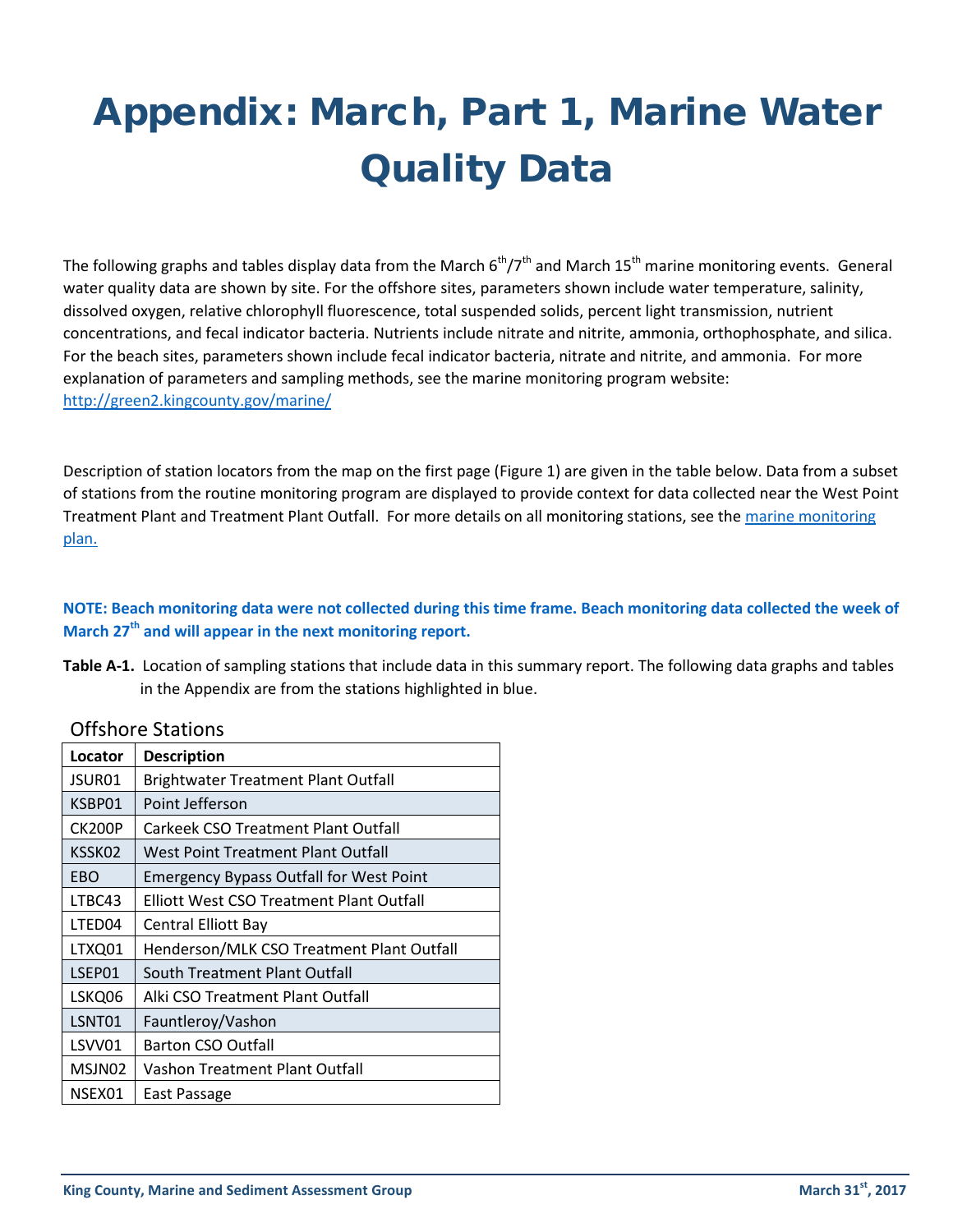

## Offshore Water Quality: KSSK02 – West Point Outfall

**Figure A-1.** Offshore water column profile (lines) and discrete water quality results (points) from the first two weeks of March 2017 at the West Point Outfall. Dashed lines and open symbols represent the March 6<sup>th</sup>/7<sup>th</sup> sampling event and solid lines and solid symbols represent the March  $15<sup>th</sup>$  sampling event.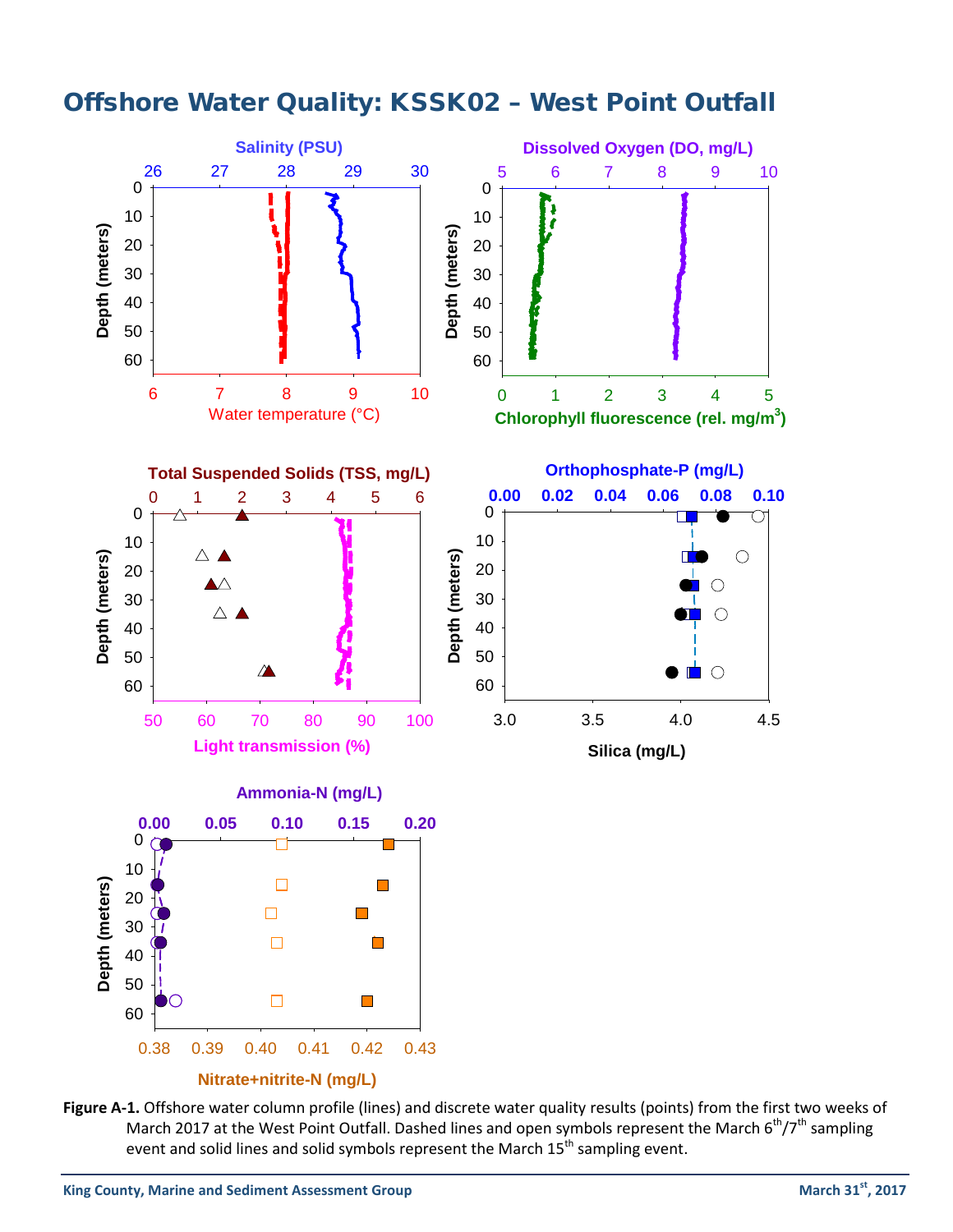

## Offshore Water Quality: KSBP01 – Point Jefferson

**Figure A-2.** Offshore water column profile (lines) and discrete water quality results (points) from the first two weeks of March 2017 at Point Jefferson. Dashed lines and open symbols represent the March  $6<sup>th</sup>/7<sup>th</sup>$  sampling event and solid lines and solid symbols represent the March  $15<sup>th</sup>$  sampling event.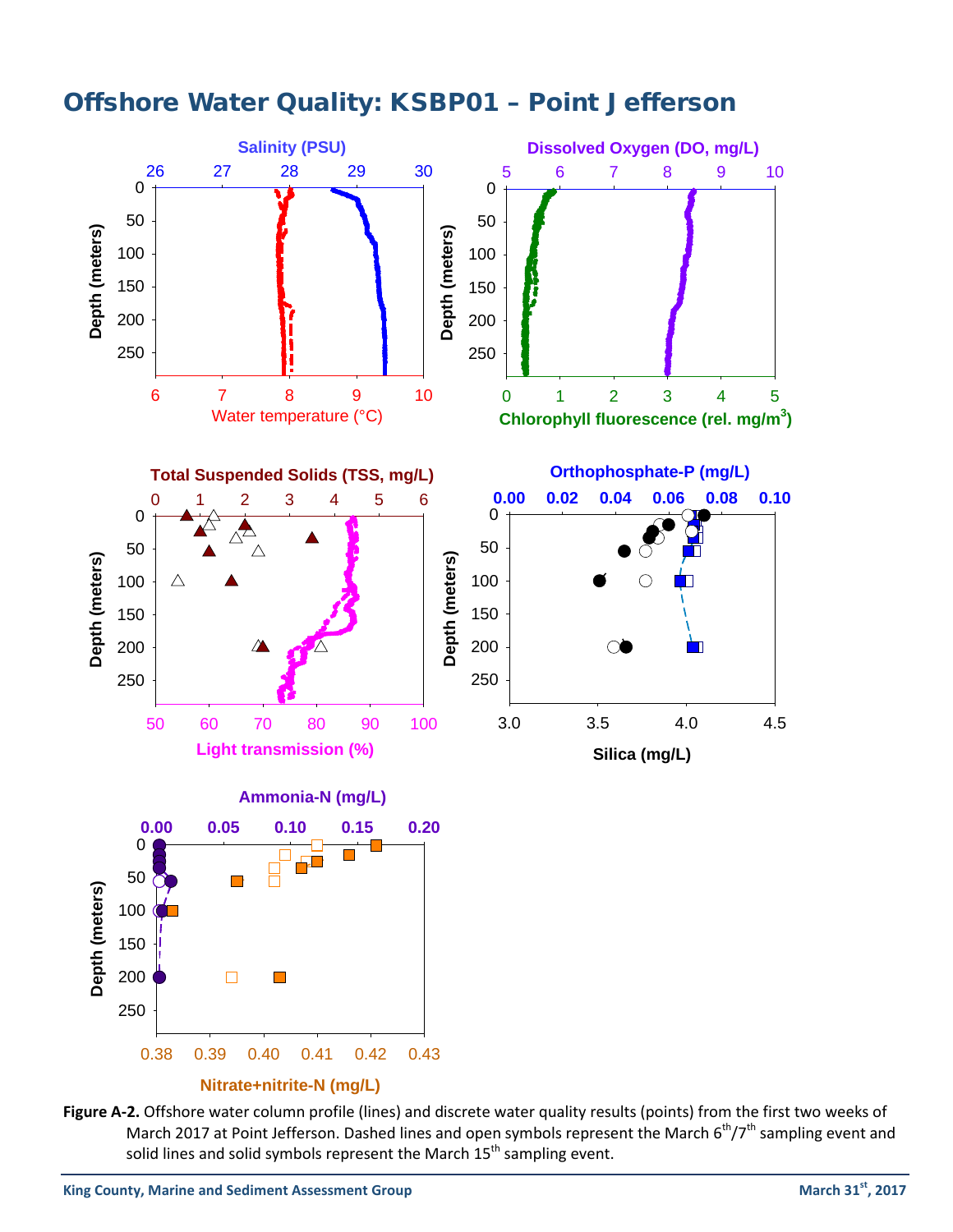## Offshore Water Quality: EBO – Emergency Bypass Outfall



**Figure A-3.** Offshore water column profile (lines) and discrete water quality results (points) from the first two weeks of March 2017 at West Point's emergency bypass outfall. Dashed lines and open symbols represent the March 6th/7th sampling event and solid lines and solid symbols represent the March 15th sampling event.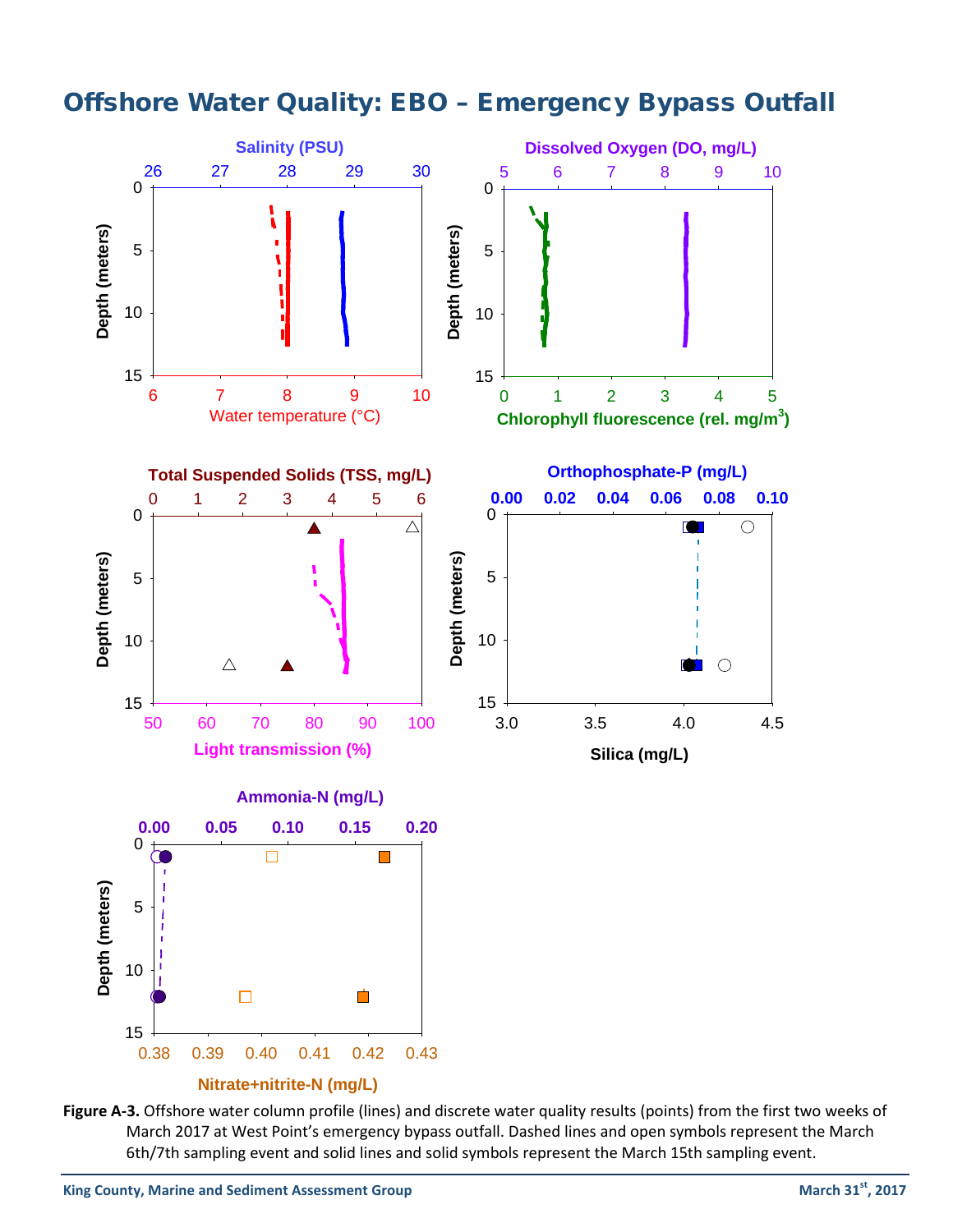

Offshore Water Quality: LSEP01 – South Plant Outfall

**Figure A-4.** Offshore water column profile (lines) and discrete water quality results (points) from the first two weeks of March 2017 at the South Plant Outfall. Dashed lines and open symbols represent the March 6th/7th sampling event and solid lines and solid symbols represent the March 15th sampling event.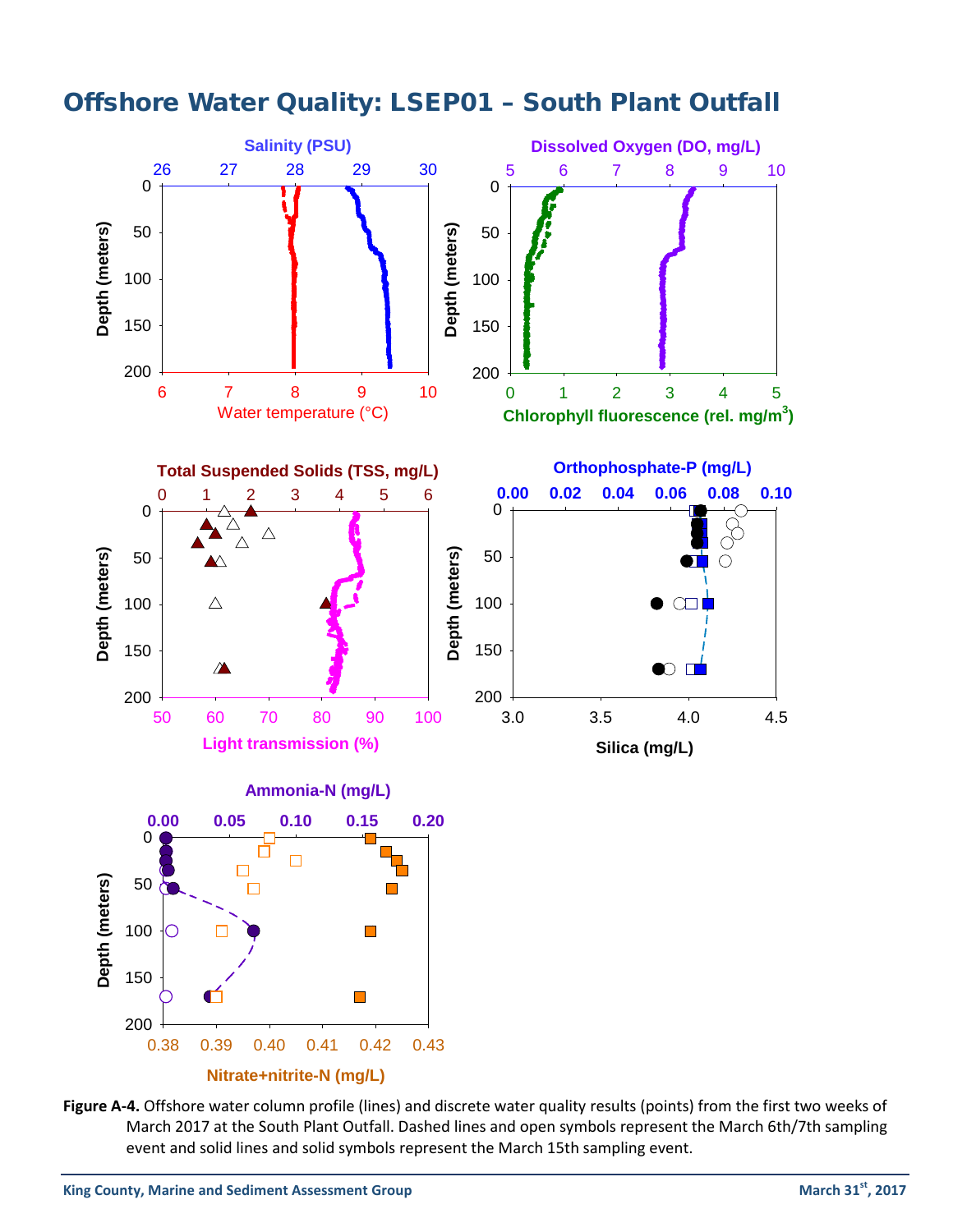

### Offshore Water Quality: LSNT01 – Point Williams

**Figure A-5.** Offshore water column profile (lines) and discrete water quality results (points) from the first two weeks of March 2017 at Point Williams. Dashed lines and open symbols represent the March 6th/7th sampling event and solid lines and solid symbols represent the March 15th sampling event.